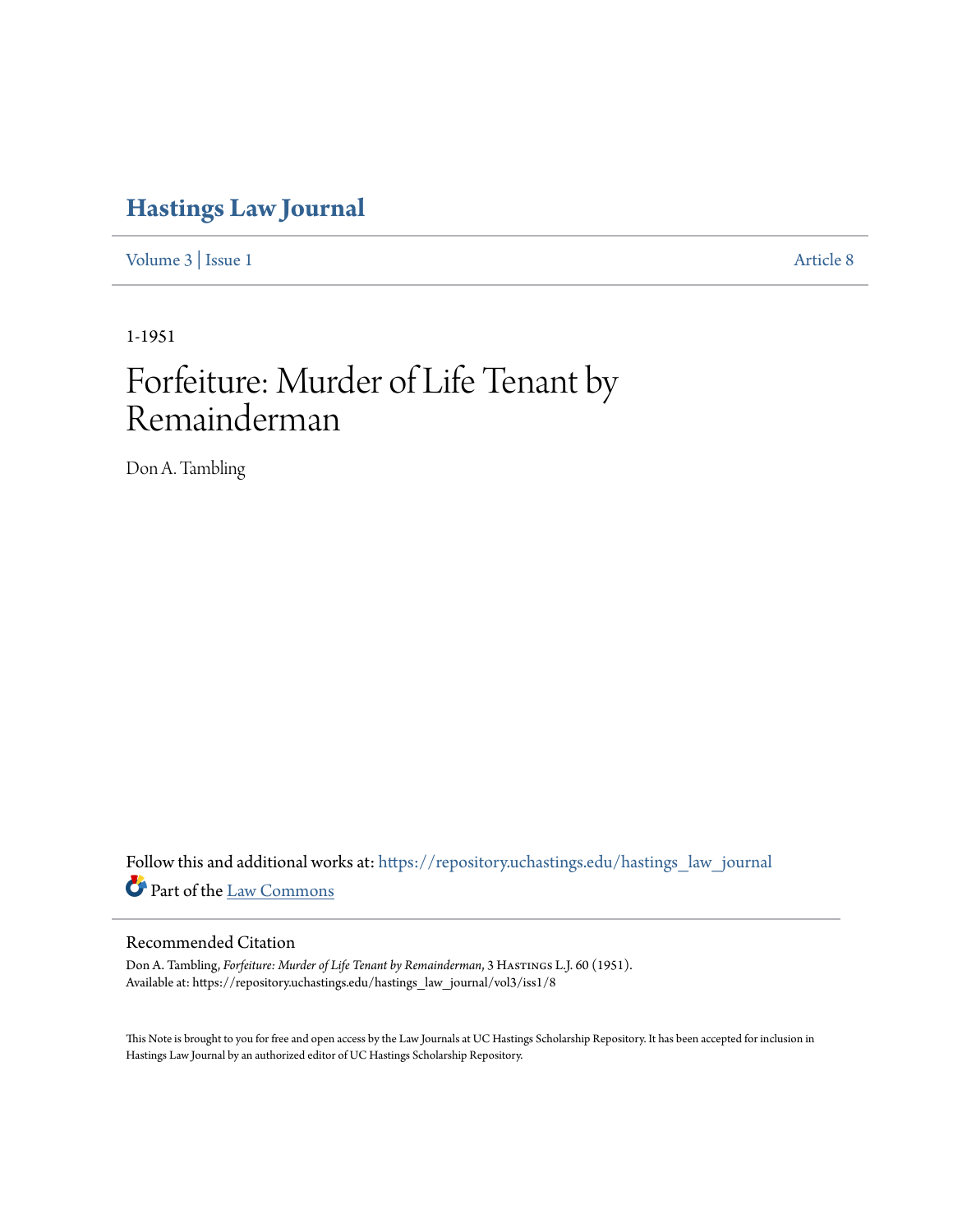usually stamped on checks by collecting banks.<sup>9</sup> In cases where the fraudulent employee has the authority to sign checks the opposite result is reached under the unamended N. I. L. so that it is the drawer of the checks who suffers the loss.<sup>10</sup>

But as already pointed out, in the Prugh case it was Prugh Co. who suffered the loss. This was because Missouri amended the N. I. L. 9-3 to read: "The instrument is payable to bearer when it is payable to the order of a fictitious or nonexisting person *or to a person not intended or entitled to have any interest in it* and such fact was known to the person making it so payable *or was known to his employee or other agent who supplies the* name *of such payee."* The effect of this amendment is to make all of these cases end up as bearer paper cases because the guilty knowledge of the fraudulent employee is imputed to the employer so that it will be always the intent of the fraudulent employee that will control. If it does nothing more this amendment settles this otherwise confused phase of the law and makes the decisions uniform. But it does more than that; it puts the risk of loss on the party best able to prevent the fraud. Neither the drawee bank nor the collecting bank have any reasonable way to detect forged instruments. It seems unrealistic and arbitrary to put the loss on these banks when it is the drawer of the checks who has put this fraudulent employee in a position to perpetrate the deception. In most cases the employer is not negligent in putting the employee in a position of trust so the net effect of the amendment is to impose absolute liability on the employer, but this seems to be fairly includible as a risk of the business enterprise which the employer can protect himself from by fidelity insurance.

California has had no decision decided under its amended section as yet, but it is nearly identical with the Missouri amendment. One 1950 case mentions the amendment but the court chose not to apply it to the case since the transaction occurred before the amendment went into  $\epsilon$  effect.<sup>11</sup> The English Bills of Exchange Act of 1882 seems to be in accord with the policy of the amendment.<sup>12</sup> The proposed final draft of the Uniform Commercial Code is intended to attain the same result as the amendment.13

*Geoffrey A. Steel.*

FORFEITURE: MURDER OF LIFE TENANT BY REMAINDERMAN.-In a recent Virginia case,' a husband and wife, owning certain property as joint tenants, executed a joint will whereby the survivor was to take all the property for life with power to

<sup>&#</sup>x27;Bank of America Nat. Trust & Savings Assn. v. Security First Nat. Bank of Los Angeles, 32 Cal. App. 2d 647, 90 P. 2d 335 (1939) ; Second Nat. Bank of Pittsburgh v. Guaranty Trust & Safe Deposit Co. of Shamokin, 206 Pa. 616, 56 A. 72 (1903).

<sup>&</sup>quot;Synder v. Corn Exchange Nat. Bank, 221 Pa. 599, 70 A. 876 (1908) ; Cohen v. Lincoln Say. Bank of Brooklyn, 275 N. Y. 399, 10 N. E. 2d 457 (1938).

<sup>&</sup>quot;Calif. Mill Supply Co. v. Bank of America Nat. Trust & Savings Assn., 36 Cal. 2d 334, 223 P. 2d 849 (1950).

<sup>&</sup>lt;sup>12</sup>Sec.  $7(3)$ : "Where the payee is a fictitious or nonexisting person the bill may be treated as payable to bearer." See, also, Bank of England v. Vagliano Bros., 1891 A. C. 107. "Uniform Commercial Code, see. 3-405:

<sup>(1)</sup> With respect to a holder in due course or a person paying the instrument in good faith an indorsement is effective when made in the name of the specified payee by any of the following persons, or their agents or confederates:

<sup>(</sup>c) An agent or employee of the drawer who has supplied him with the name of the payee intending the latter to have no such interest.

<sup>&#</sup>x27;Blanks v. Jiggetts, - Va. -, 64 **S.** E. 2d 809 (1951).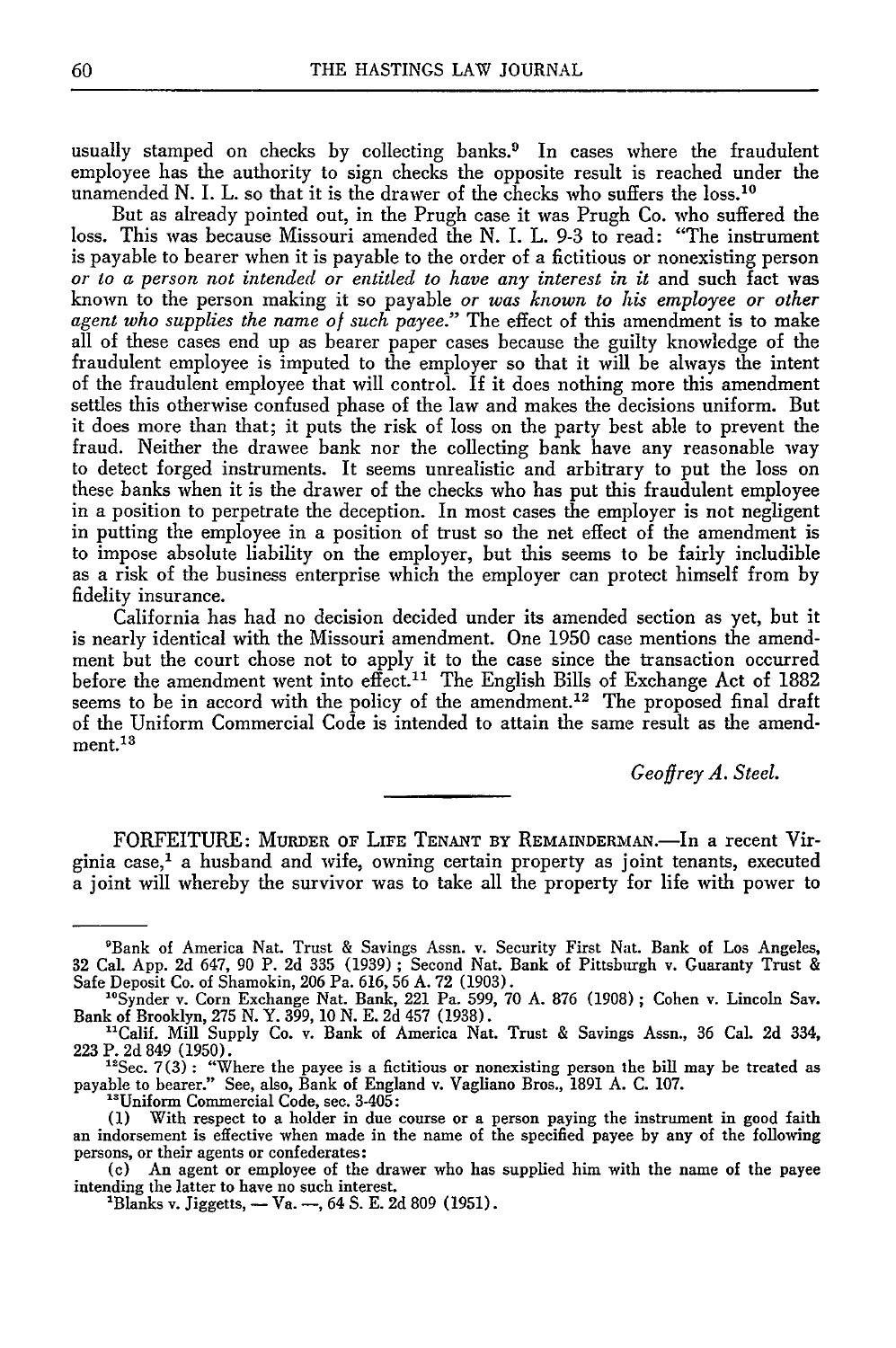dispose of the whole or any part thereof *inter vivos,* remainder to their issue in fee simple. The wife died leaving the husband and a son. The husband subsequently executed another will leaving all his property to his son. The son murdered his father for the purpose of obtaining the property.

Section 64-18 of the **1950** Virginia Code provided: "No person shall acquire **by** descent or distribution, or **by will,** any interest in the estate of another whom he has killed in order to obtain such interest."

This suit was instigated **by** other heirs of the victim for the purpose of having an adjudication that the son was barred from taking any of the property.

The court held that as the husband did not make an *inter vivos* disposition of the property, the son was entitled to possession of the property of which the wife died seized and devised to him as a vested remainder.<sup>2</sup>

The courts have frequently been concerned with the problem of whether the murderer should be allowed to acquire and keep property **by** virtue of his crime. The problem has arisen in a number of different forms, among them:

- **(1)** Right of the murderer to take under the will of his victim.
- (2) Right of the murderer to take **by** descent from his victim.
- **(3)** Right of the murderer to take **by** survivorship from his joint tenant victim.

The basic problem and the arguments presented are substantially the same, but the various courts considering the problem are far from harmonious in the results they reach. **All** the courts are bothered **by** a basic moral repulsion against the idea of the murderer being allowed to profit **by** his crime. Generally the courts have taken three different positions.

The first view is that complete ownership of the property will pass to the murderer in spite of his crime. This view represents the weight of authority, at least in the intestacy situation, and it derives its strength from three main arguments. The first is that to deny the property to the murderer because of his crime would be a punishment in addition to that received under his sentence, and it is the function of the legislature and not the courts to fix the punishment for crime.<sup>3</sup> Similarly, the second argument is that such a denial would amount to a forfeiture for crime and this is against our traditions and expressly forbidden **by** statute in most states. 4 The third

<sup>&#</sup>x27;The court did not consider the effect of the joint tenancy in the opinion. The well-established rule is that there can be no severance of a joint tenancy **by** devise, since the right of survivorship takes precedence over the will. (48 **C. J. S.,** sec. 4, at **928.)** Apparently a severance was found in the execution of the joint will, it being considered an agreement to terminate the joint tenancy. (Tiffany on Real Property, **3d** ed., vol. 2, 425, 426; Hiltbrand v. Hiltbrand, **13** Cal. **App. 2d 330, 56** P. **2d 1292 (1936).) A** joint will is in legal effect the separate will of each of the persons executing it as makers, the execution of the others being considered mere surplusage. **(69 C. J.** at **1295; In** re Cole's Will, **171 N. C.** 74, **87 S. E. 962 (1916).)** When such a severance is found, the husband and wife each own an undivided one-half as tenants in common. If such a severance were not found, the wife's property would have gone to the father **by** survivorship, and the son, taking under the later will of the father, would have been barred **by** the express terms of the statute. The court did not spell out of what share of the property the mother died seized, and which the son took as a vested remainder.

<sup>&#</sup>x27;Carpenter's Estate, **170** Pa. **203, 32 A. 637 (1895) ; 29** L. **R. A.** 145; Hagen v. Cone, 21 Ga. **App.** 416, 94 **S. E. 602 (1917)** [Heir].

<sup>,&#</sup>x27;Holloway v. McCormick, 41 Okla. **1, 136** Pac. **1111 (1913)** [Heir]; Hagen v. Cone, 21 Ga. **App.** 416, 94 **S. E. 602 (1917)** [Heir-Uxoricide].